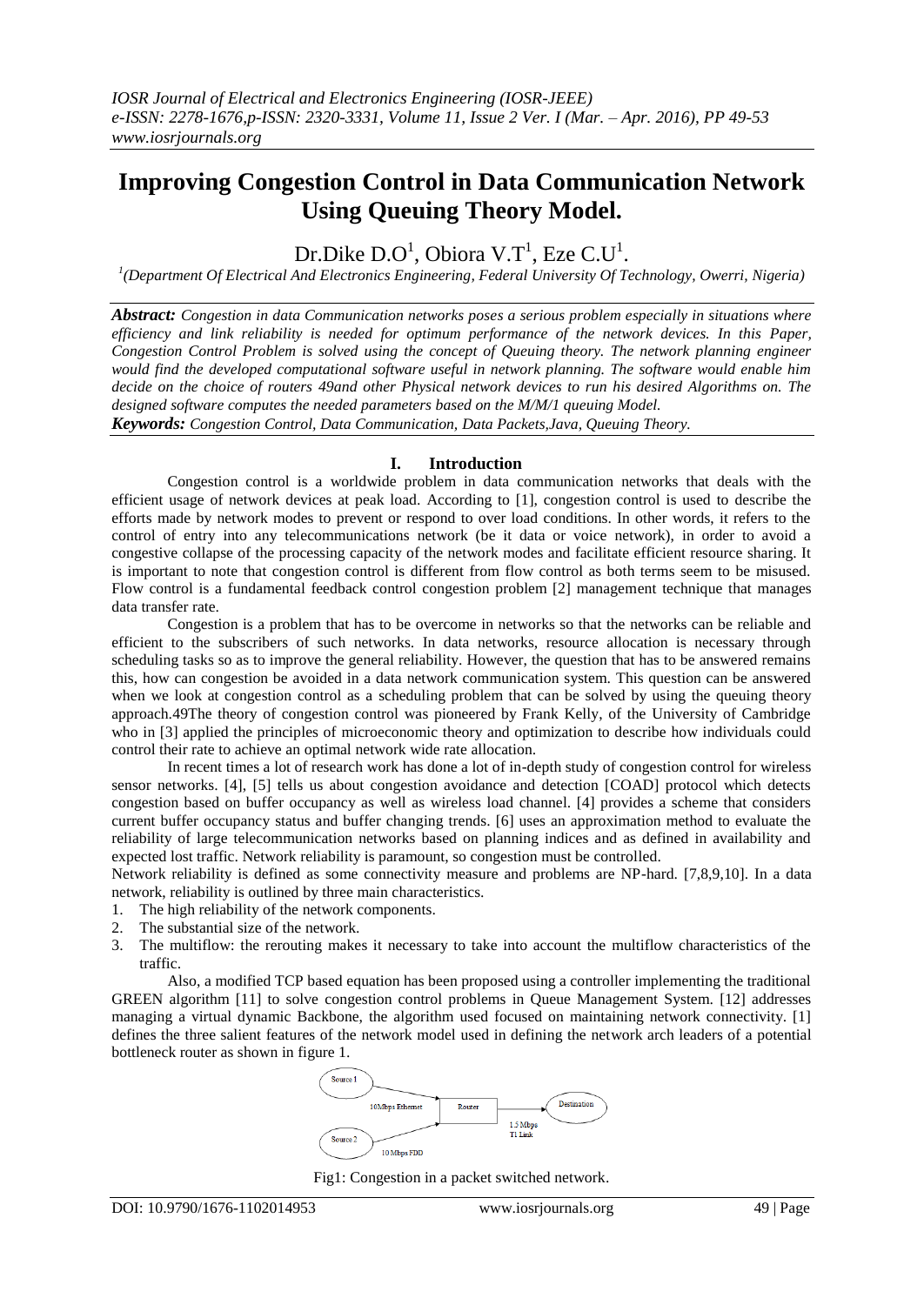Active Queue Management (AQM) strategy for congestion avoidance in Transmission Control Protocol (TCP) networks to regulate queue size close to a reference [13]. It all boils down to the same question earlier asked. How can congestion be avoided?

Several techniques can be used in congestion detection and avoidance. These include

- **Warning Bit:**This is a special but that is set by the router to warn the source when congestion is detected.
- **Choke Packets:**This is a control packet that is generated at a congested node and transmitted to restrict traffic flow. An example of a choke packet is the ICMO source quench packet.
- **Traffic Shaping:**This controls the rate at which data packets are sent in ATM and integrated services network. It is another method of congestion control. Two traffic shaping algorithms are:
- i. Leaky Bucket algorithm
- ii. Token Bucket algorithm

Leaky Bucket algorithm is used to control rate in a network. It is implemented as a single server queue with constant service time. If the bucket (buffer) overflows then packets are discarded. Leaky bucket enforces a constant output rate regardless of the business of the input.

Token Bucket algorithm allows the output rate to very depending on the size of the burst, here, the bucket holds tokens. To transmit a packet, the host must capture and destroy one token.



**a. Leaky Bucket with Packets b. Token Bucket**

## **II. Congestion Control Techniques**

Research directions and recent solutions solving the congestion problem in wireless sensor networks were studied [14]. The fact that most part of discovered sources is that classical TCP based congestion detection and avoidance technique is not suitable for wireless sensor networks.

Thus it can be inferred that TCP based congestion detection and avoidance would not be feasible for data networks. In trying to control congestion in data networks layer if the Open System Interconnect (OSI) layer.

A large number of techniques exist which were invented for the wireless sensor networks. These methods are deployed by different layers of the OSI stack. Examples of these network congestion control techniques include:

- **Router Centric:**Here the internal network routers are responsible for the packets to forward and which packets to drop. Queuing theory algorithm is a typical example of the router centric technique.
- **Host Centric:**In this technique, the hosts adjust their behaviour based on network condition observations. Example is the TCP congestion control mechanism.
- **Reservation Based:**Here, the end host asks the network to reserve a small amount of capacity at the time flow is established. The reservation can be receiver based or sender-based.
- **Feedback Based**: In this approach, the host begins transmitting without reserving any capacity at the time flow is established. However, the transmit rate is adjusted according to the feedback received. If the feedback is explicit, then it means the router is involved in the resource allocation scheme. If the feedback is implicit, the router drops the packets when they become congested.
- **Window Based:**Here, the receiver sends an advertised window to the sender which is used to reserve buffer space in networks.
- **Rate Based:**The sender's rate is controlled by the receiver indicating the bits per second it can absorb.

For an effective resource allocation, the two principal metrics of networking namely throughput and delay must be considered [4]. The relationship is defined by a ration that is referred to as the power of the network mathematically

*Power= Throughput/Delay. - - - (1)*

The theory behind the power of the network is the queuing theory.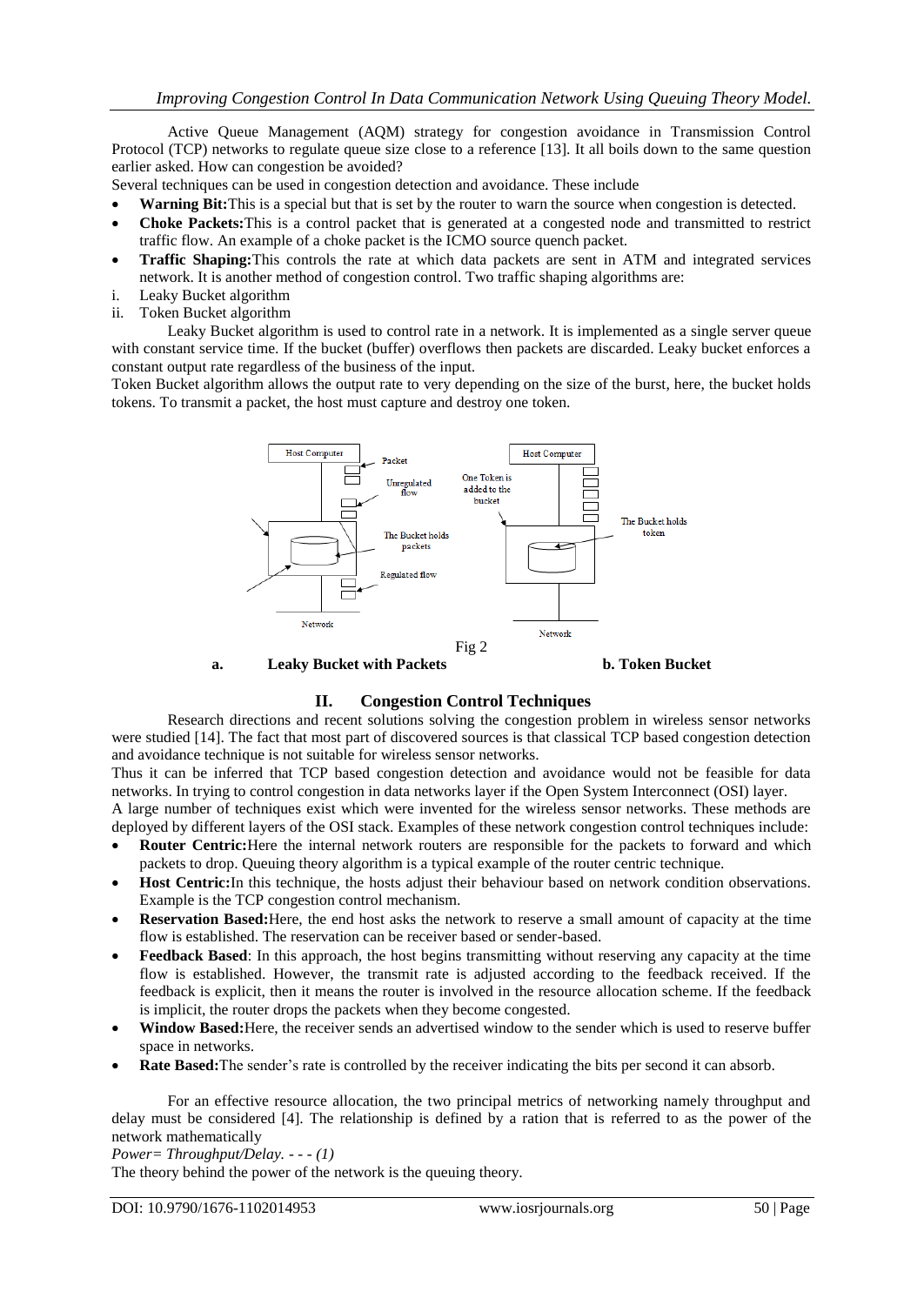

Fig 3: Ratio of Throughput to Delay as a function of Load.

# **III. Methodology**

# **3.1 Queuing Theory Model**

The basic definition of a queue is a waiting line for customers waiting to be serviced. In a queuing situation the principal players are the customers who arrive at a facility from a source. On arrival, the customer can start service immediately or wart in a queue if the facility is busy. This basic scenario occurs in data communication networks where packets are operated upon. The queuing theory model could also be applicable in such scenarios to improve congestion control by efficient planning and calculating ones queuing algorithm depending on the model chosen. The basic queue system is as described in figure 4 below



Fig 4: Basic Queuing System

The input describes the pattern in which the packets arrive.

The queue formation is a waiting line in which the packets join while waiting to the transmitted.

The service mechanism refers to the queue discipline which represents the order in which packets are selected from a queue is a crucial factor in the analysis of queuing models. The most common ones are

i. First Come, First Served (FCFS): packets are served in the order of their arrival.

ii. Last Come, First Served (LCFS): packets that arrived last are served first.

iii. Service in Random Order (SIRO): packets are served in random order.

iv. Service in some priority procedure.

Using queuing theory in congestion control has to do with Active Queue Management of data packets. There are various models used in queue theory such as

- Pure birth death model.
- Standard multi server model
- Single Earlang model.

• Finite queue multi server model.

Etc

This work focuses on the birth and death model which is a core problem in operations research.

## **3.1 Modelling Of Pure Birth And Death Model**

In modelling this system, we have to note that the pure birth model deals with arrivals only while the death models deals with departure. Both models combined are described by a poisson distribution

We define the following

n =Number of packets in the system

 $I_n$  = Arrival rate  $\mu_n$  = Departure rate

 $P_n$  = Steady- state probability of n packets

 $P_n$  is a function of  $I_n$  and  $\mu_n$ .

These probabilities used to determine the system measures of performance.

Under steady condition  $(n>0)$ , the expected rates of flow into the state and not of the state must be equal. On the knowledge that the state can be changed from n-l to n+l, we obtain.

[Expected rate p of flow into state (n)] =  $\lambda_{n-1}P_{n-1} + \mu_{n+1}P_{n+1}$  --- (2) [Expected rate of flow into state (n)] =  $(\lambda_n + \mu_n)P_n$  - - - (3) Equating equations  $(2)$  and  $(3)$ , we get

 $\lambda_{n-1}P_{n-1} + \mu_{n+1}P_{n+1} = (\lambda_n + \mu_n)P_n - - -$  (4)  $for n = 1, 2, ...$ 

Using the state transition diagram given below,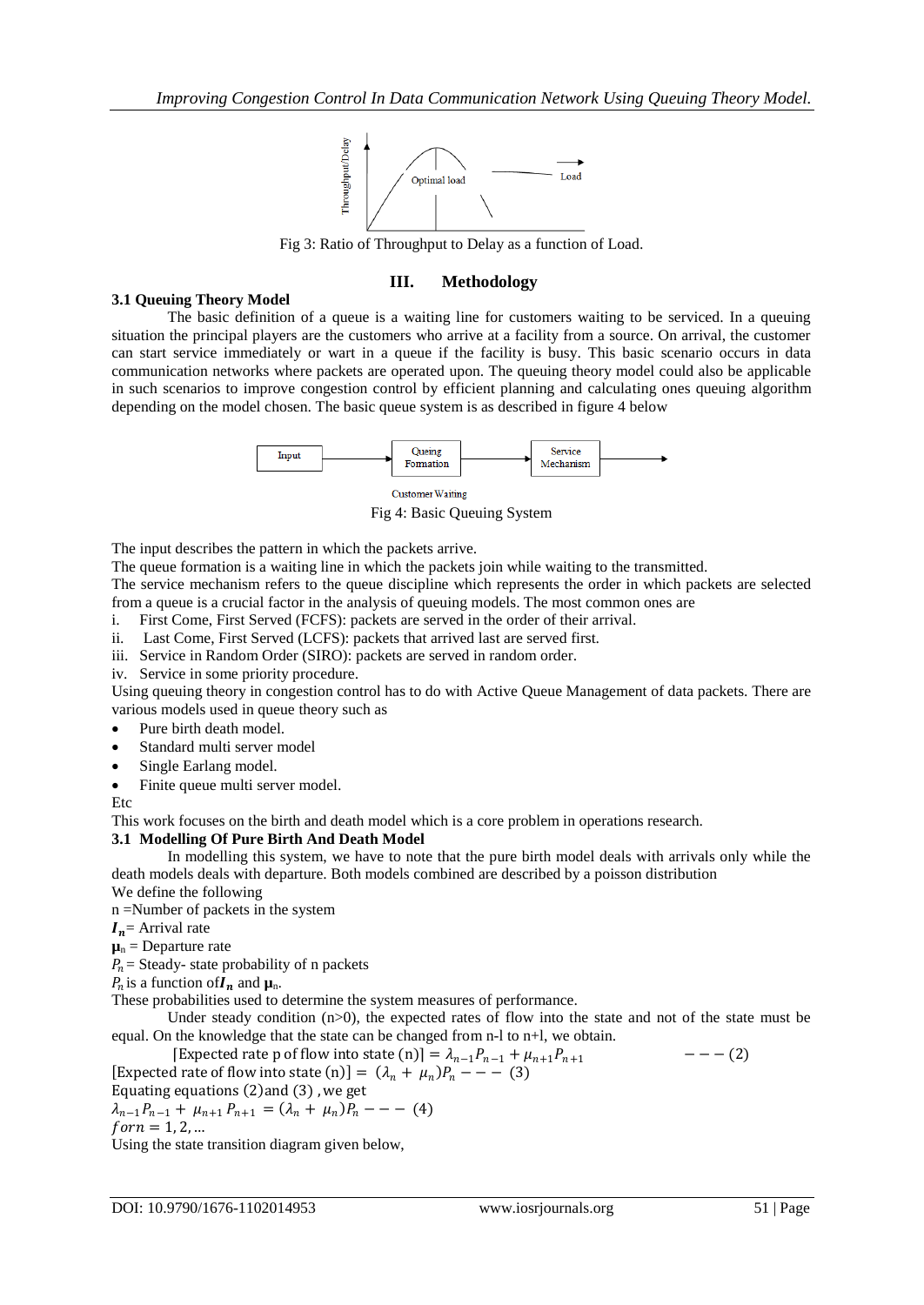

Fig 5: Poisson queues transition diagram.

Equation  $(4)$  when n=0, becomes,  $\lambda_0 + P_0 = \mu_1 P_1$  - (5) Equation (5) is solved recursively in terms of  $P_0$  for  $n = 0$ , we have  $P_1 = \left(\frac{\lambda_0}{\mu_1}\right)$  $\mu_1$  $- - - (6)$ For  $n=1$ , we have from equation  $(4)$  $- - (7)$ 

$$
\lambda_0 + P_0 + \mu_2 P_2 = (\lambda_1 + \mu_1)P_1 -
$$
  

$$
\left(\frac{\lambda_0}{\mu_1}\right) P_1
$$

Substituling  $P_1\left(\frac{\lambda_0}{\mu}\right)$  $\left(\frac{m_0}{\mu_0}\right)$   $P_0$  intoequation(6), weget  $\lambda_1\lambda_0$ 

$$
P_2\left(\frac{\lambda_1\lambda_0}{\mu_2\mu_1}\right)P_0---(8)
$$

We can show by induction that

$$
P_0 = \left(\frac{\lambda_{n-1}\lambda_{n-2}\dots\lambda_0}{\mu_n\mu_{n-1}\dots\mu_1}\right)P_0 \ - - - \ (9)
$$

For  $n=1, 2, -$  -

$$
P_0 \text{ is determined from the equation}
$$
\n
$$
\sum_{n=0}^{\infty} P_n = 1
$$
\n
$$
--- (10)
$$

### **3.2 Software Design**

The queuing theory model computational software was developed using Java programming language on the Netbeans 8.0 Integrated Development Environment (IDE).

Based on equations  $(2) - (10)$  an application program was developed to compute the necessary parameters used in queue theory.

The computed parameters from the application include: Average entities in the system, queue length, waiting time Average probability of empty, probability of system being busy, etc.

| OUEING THEORY CALCULATOR BASED ON M/M/1 MODEL |             |                               |  |
|-----------------------------------------------|-------------|-------------------------------|--|
|                                               |             | <b>Enter Input Parameters</b> |  |
| <b>Arrival Rate</b>                           | 15          |                               |  |
| <b>Departure Rate</b>                         | $6^{\circ}$ |                               |  |
| Calculate                                     |             | Clear                         |  |

Fig 6: Input Parameters Form for Software

| Average number of Customers in Queue |  |
|--------------------------------------|--|
| <b>Expected Queue Lenght</b>         |  |
| Average waiting time                 |  |
| Average Waiting time in Queue        |  |
| Probability of an empty Facility     |  |
| Probability that system is Busy      |  |

Fig 7: Result Parameter Form for Software.